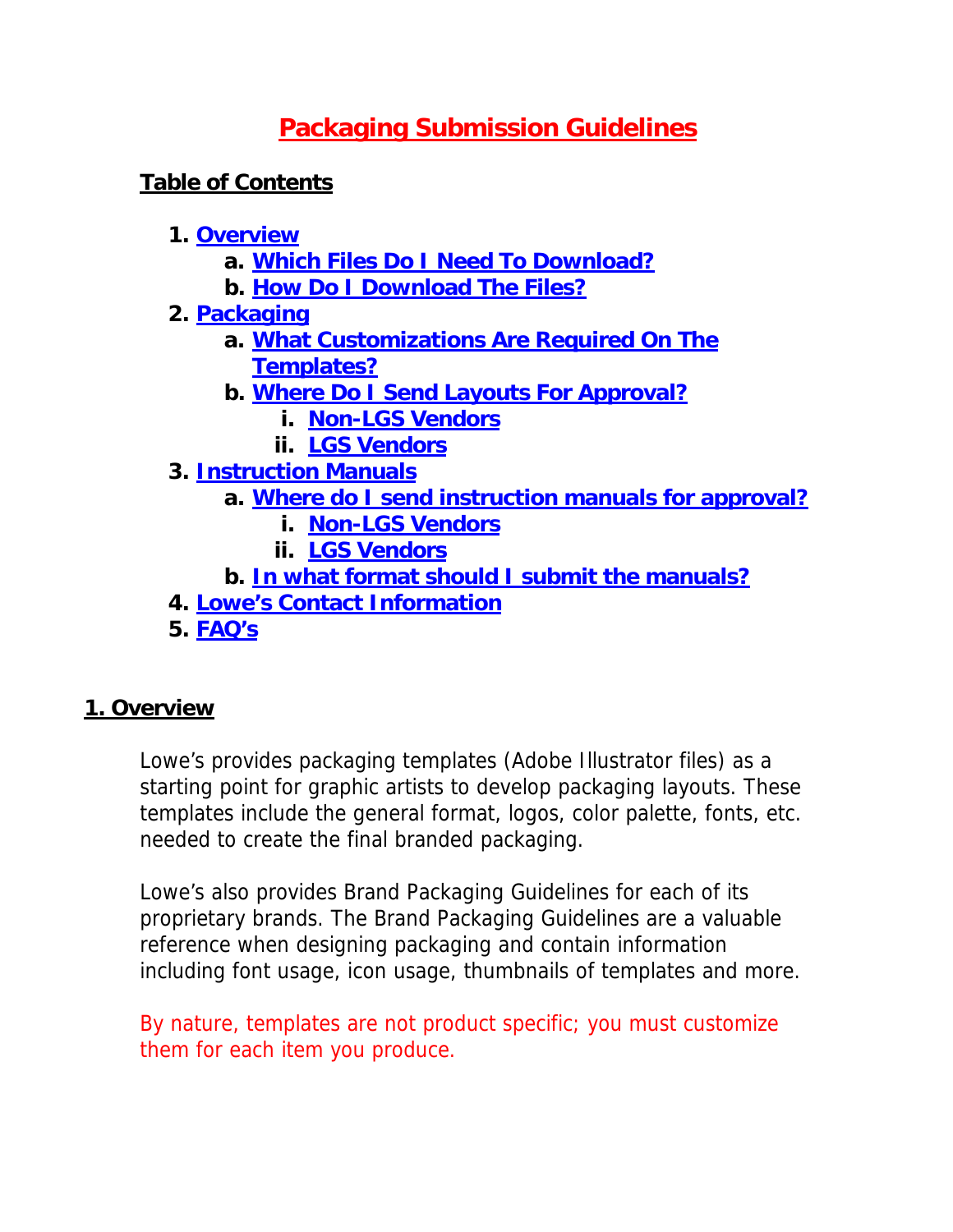## **a. Which Files Do I Need To Download?**

| If you need                                                  | Download           | <b>System</b><br><b>Requirements</b>                                                                | <b>File Contains</b>                                                                                                                                                                                   |
|--------------------------------------------------------------|--------------------|-----------------------------------------------------------------------------------------------------|--------------------------------------------------------------------------------------------------------------------------------------------------------------------------------------------------------|
| <b>General Brand Guidelines</b>                              | BrandA_BPG.pdf     | Adobe Acrobat Reader                                                                                | PDF of the complete Brand Packaging<br>Guidelines for the specific brand, including<br>thumbnails of each of the templates.                                                                            |
| <b>Product Templates</b>                                     | BrandA_PT_Art.zip  | Adobe Illustrator CS2                                                                               | Product Template Files (Includes fonts and<br>images)                                                                                                                                                  |
| <b>Instruction Manual</b><br><b>Guidelines and Templates</b> | BrandA_IM_Art.zip  | Adobe Illustrator CS2<br>to manipulate<br>templates. Adobe<br><b>Acrobat Reader to</b><br>view PDF. | All instruction manual files. (Includes fonts<br>and images. Also includes PDF of manual<br>formats).                                                                                                  |
| Logos                                                        | BrandA_Logos.zip   | Adobe Illustrator CS2                                                                               | One each Logo.ai & Logo.pdf file<br>containing:<br>- Black & White Logo<br>- 4 Color Logo<br>- Notes regarding smallest size<br>- With ® and ™<br>- With and without tagline<br>- Any applicable icons |
| Copy Templates                                               | BrandA_Copy.zip    | Microsoft Word                                                                                      | Copy templates as Word documents.                                                                                                                                                                      |
| Packaging Submission<br>Form                                 | PkgSubForm.doc     | Microsoft Word                                                                                      | Packaging Submission Form                                                                                                                                                                              |
| List of Updates to Brand                                     | BrandA Changes.doc | Microsoft Word                                                                                      | Comprehensive list of what was updated<br>from previous Brand Standards.                                                                                                                               |

### **b. How Do I Download The Files?**

- 1. If you have not already done so, log in to the Lowe's Brand Exchange website. http://projects.lowesbrandexchange.com You will be directed to the "My Dashboard" screen.
- 2. Select the file package you wish to work with by clicking on the Download File Package link associated with that package.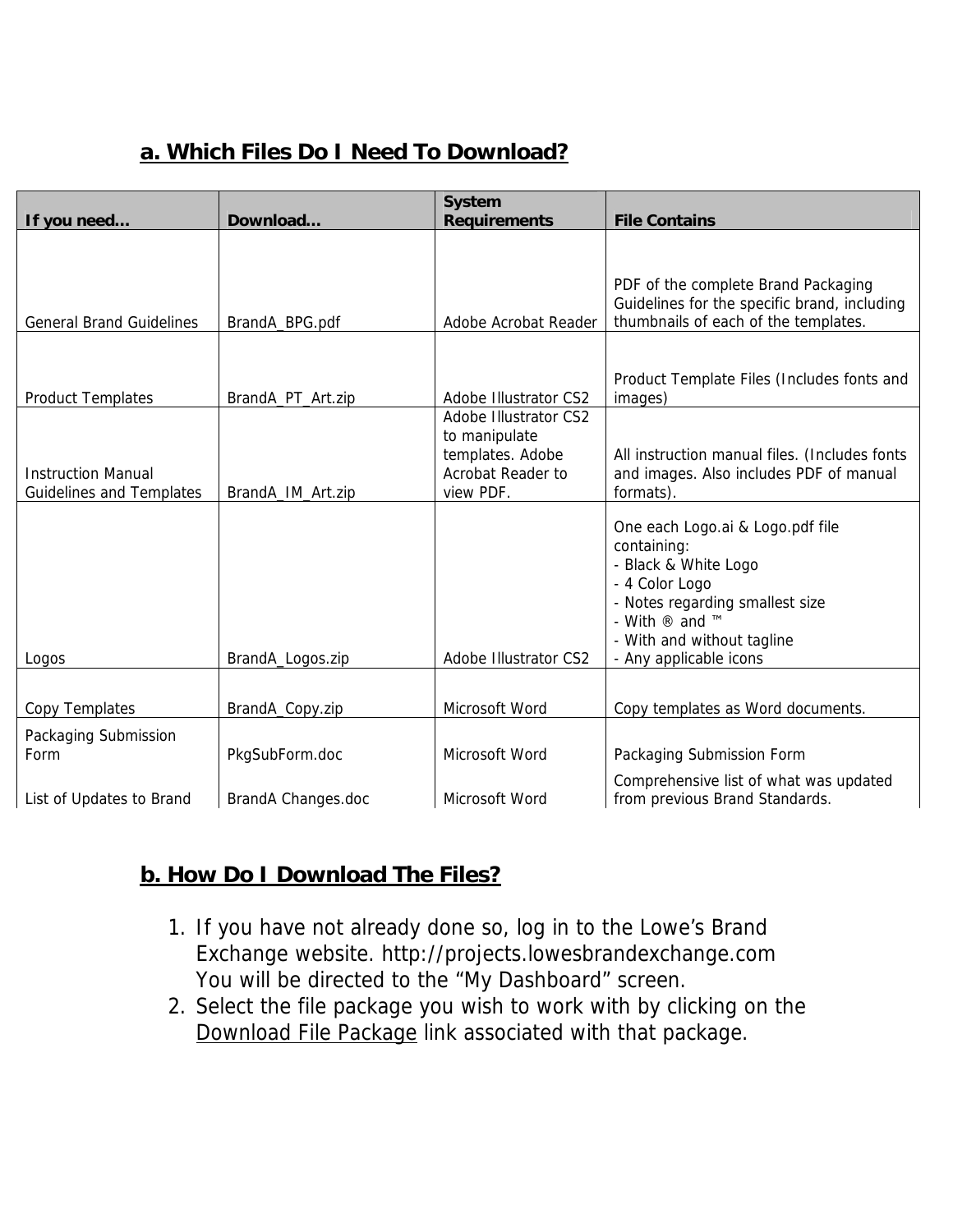- 3. Within the file package screen, check the box next to the file(s) you want to download. Please use the above chart to determine which files you need.
- 4. Select "Zip and download files."
- 5. After you have downloaded the files, click the "Complete Task" button to the right at the bottom of the "Task Details" form.

### **2. Packaging**

### **a. What Customizations Are Required On The Templates?**

Vendors should update packaging templates with product specific copy in English, French Canadian, and Latin American Spanish (unless otherwise noted by your Lowe's merchant). Vendors should use approved brand copy templates to develop SKU packaging copy.

Vendors should also customize templates with the following product specific information:

- UPC Codes
- Lowe's item number
- Vendor model number
- Product specific photography
- Distribution information (Vendor Company Name, Address, and Country of Origin)
- Any other brand specific information shown on the packaging templates
- Product warnings, icons, etc.

Placement and style for the above information is identified in the provided templates.

## **b. Where Do I Send Layouts For Approval?**

#### **i. Non-LGS Sourced vendors:**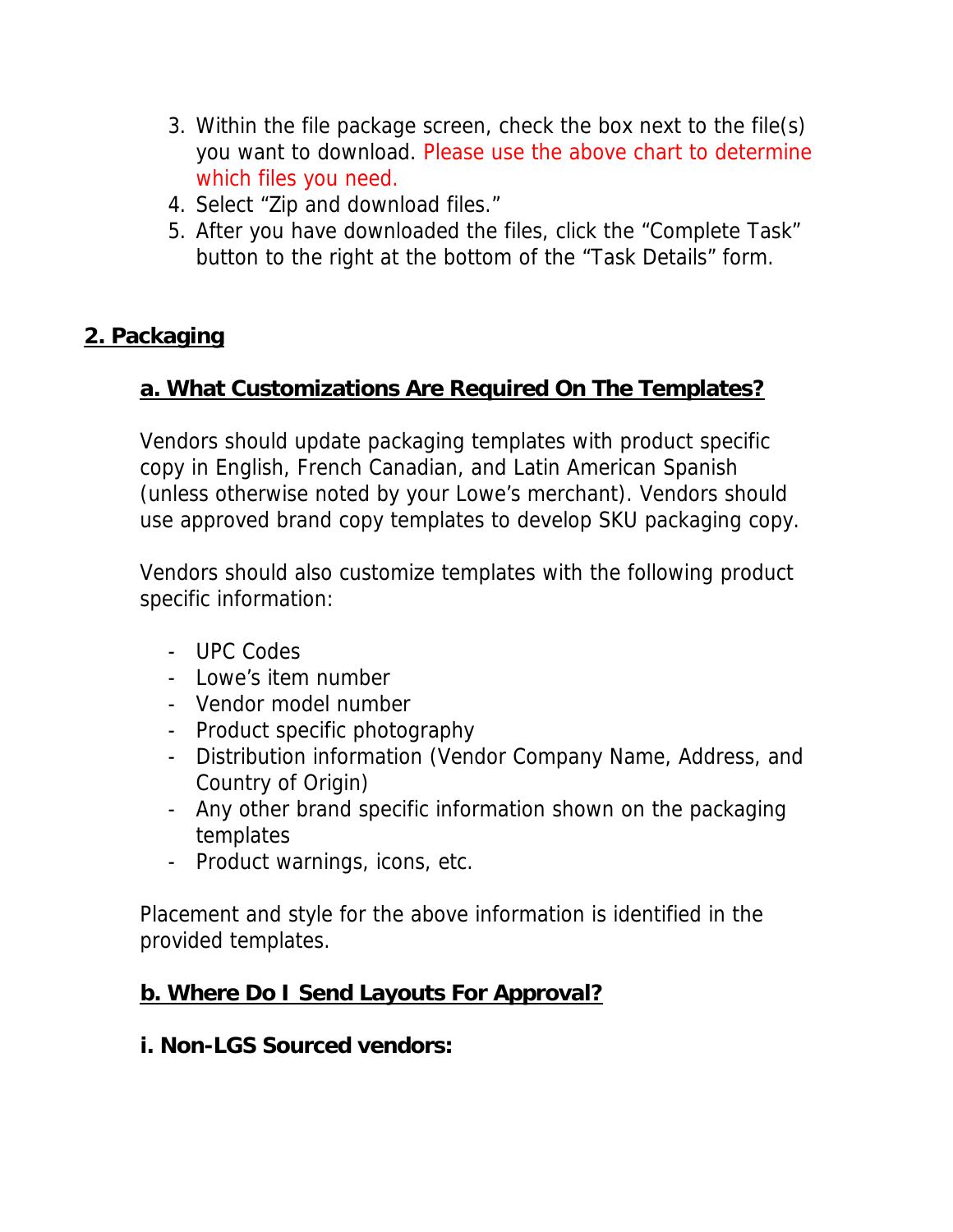#### **IMPORTANT SHIPPING NOTICE: LOWE'S WILL BEGIN BILLING PACKAGING SHIPPING COSTS TO INDIVIDUAL VENDORS EFFECTIVE 4/1/06.**

You must submit your packaging artwork to Lowe's Brand Packaging for approval prior to print production. Ship color copies for each item along with a completed **Packaging Submission Form** (available for download within in this file package) to:

Brand Packaging Department Lowe's Companies, Inc. Attn: Brand Packaging Standards 1000 Lowe's Boulevard Mail Code: 4WTD Mooresville, NC 28117

Please send **color paper proofs ONLY** to the Lowe's Brand Packaging Department for review and approval. **E-mail attachments will NOT be accepted.** Actual size proofs are not required, and in fact, 11"x17" or 12"x18" proofs are the preferred size; however, all text must be legible, even if tiled proofs are necessary.

#### **ii. LGS Sourced Vendors:**

You must submit your packaging artwork to Lowe's Global Sourcing for approval prior to print production.

#### **Contact your main LGS representative for direction on packaging submission.**

#### **3. Instruction Manuals**

**For complete standards and guidelines for the submission of instruction manuals for approval, please download and read the file "IM\_Standards.doc".**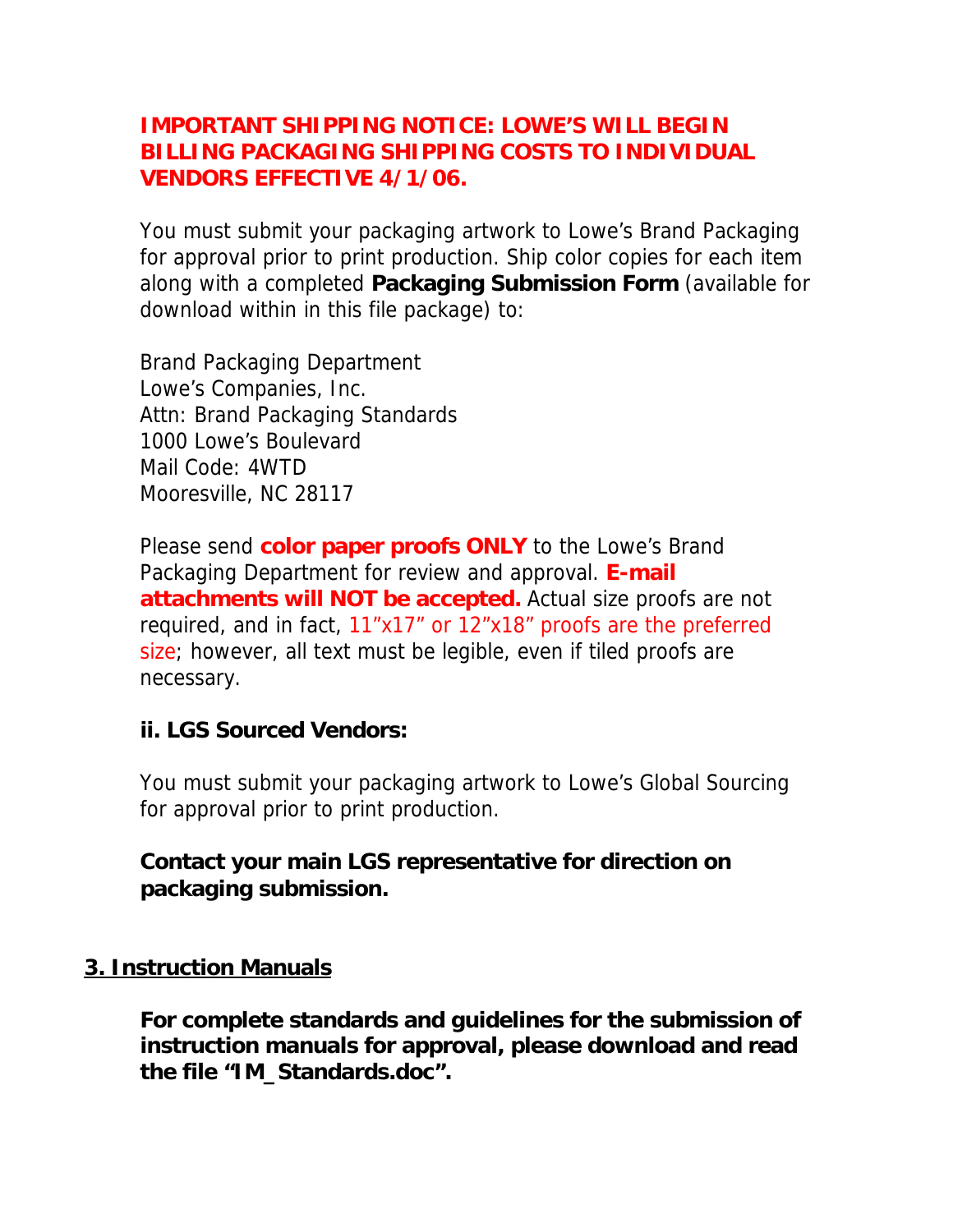## **a. Where do I send Instruction Manuals for Approval?**

### **i. Non-LGS Vendors**

Instruction manuals should be sent to the Lowe's Technical Writing Team. Guidelines for submission are as follows:

If your submission totals less than 5 MB, submit via e-mail to Lgs.Techwriter@lowes.com

If your submission totals more than 5 MB, submit via mailing/shipping\*\* service on a CD to:

Lowe's Companies, Inc. Attn: LGS Technical Writing Team 1000 Lowe's Boulevard Mail Code: 4EIM Mooresville, NC 28117

\*\*It is highly recommended that you use a mailing/shipping service that offers package tracking and requires a signature upon delivery to ensure timely delivery of your manuals.\*\*

### **ii. LGS Vendors**

Submit Round 1 manuals **and** a completed "New Project Submission Data Form" to your LG Sourcing contact.

#### **b. In what format should I submit the manuals?**

Instruction manuals should be submitted per the guidelines above, electronically, as Illustrator CS2 or InDesign files.

### **4. Lowe's Contact Information**

## **Packaging**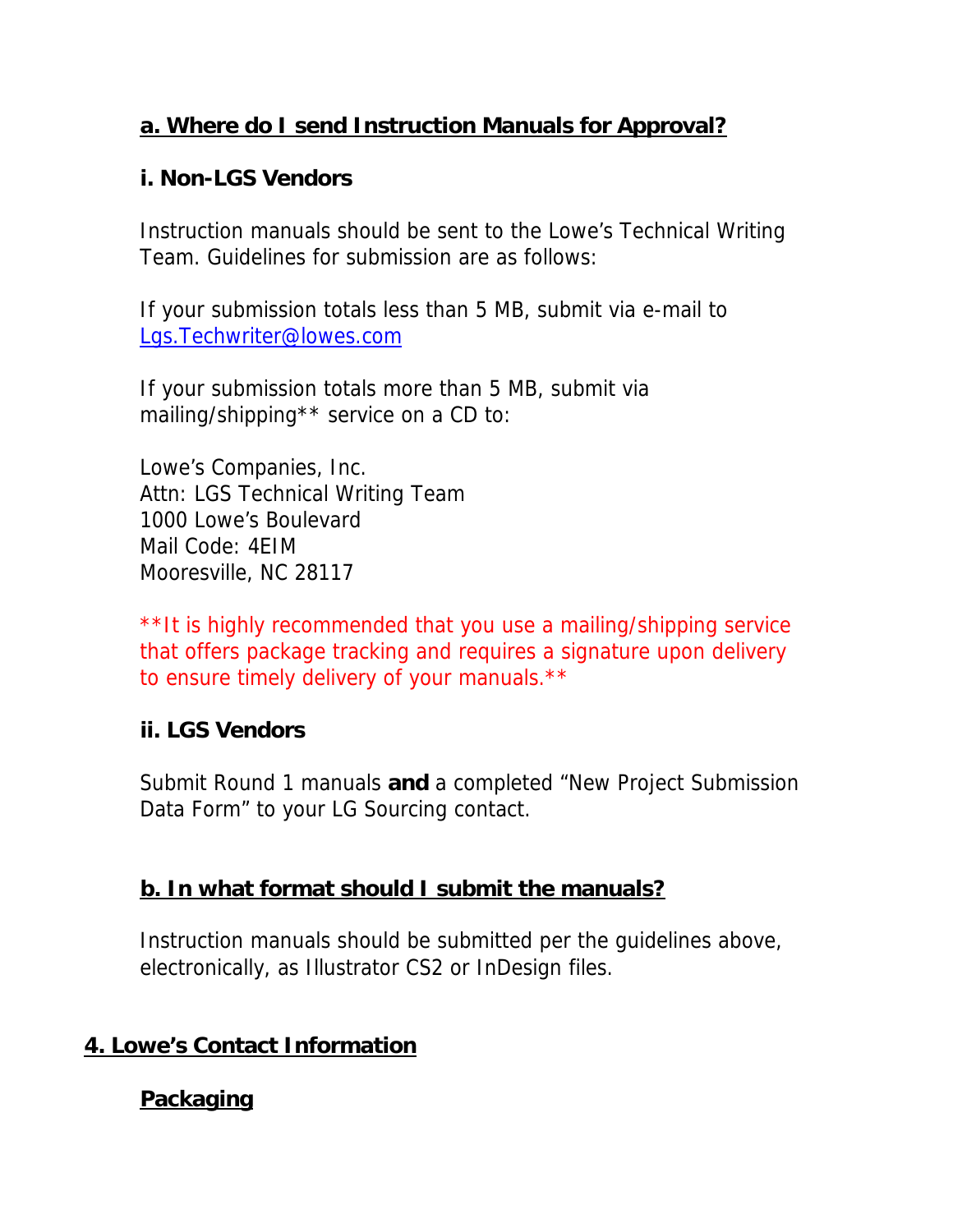For questions, or to request additional users, please contact the Lowe's Brand Exchange administrator by e-mailing: lowesbrandexchange@lowes.com

We will respond to all questions/requests within 12 business hours.

### **Instruction Manuals**

For questions relating to instruction manuals, please contact the LGS Technical Writers by e-mailing:

lgs.techwriter@lowes.com

## **5. Frequently Asked Questions**

- **1. How do I obtain fonts for packaging?**
- **2. I've completed my task; can I still access the files?**
- **3. How do I distribute the files to additional people?**
- **4. I've forgotten my username or password. Who should I contact?**
- **5. I'm having trouble downloading the files. What do I do?**
- **6. I've downloaded the packaging templates, but I can't open the files. What do I do?**
- **7. Which template do I use?**
- **8. How can I create packaging if I don't have Adobe Illustrator?**

### **1. How do I obtain fonts for packaging?**

Fonts included with packaging templates are for placement purposes only. Vendors must purchase fonts from a reliable font distribution agency (fonts.com, adobe.com, etc.).

## **2. I've completed my task, can I still access the files?**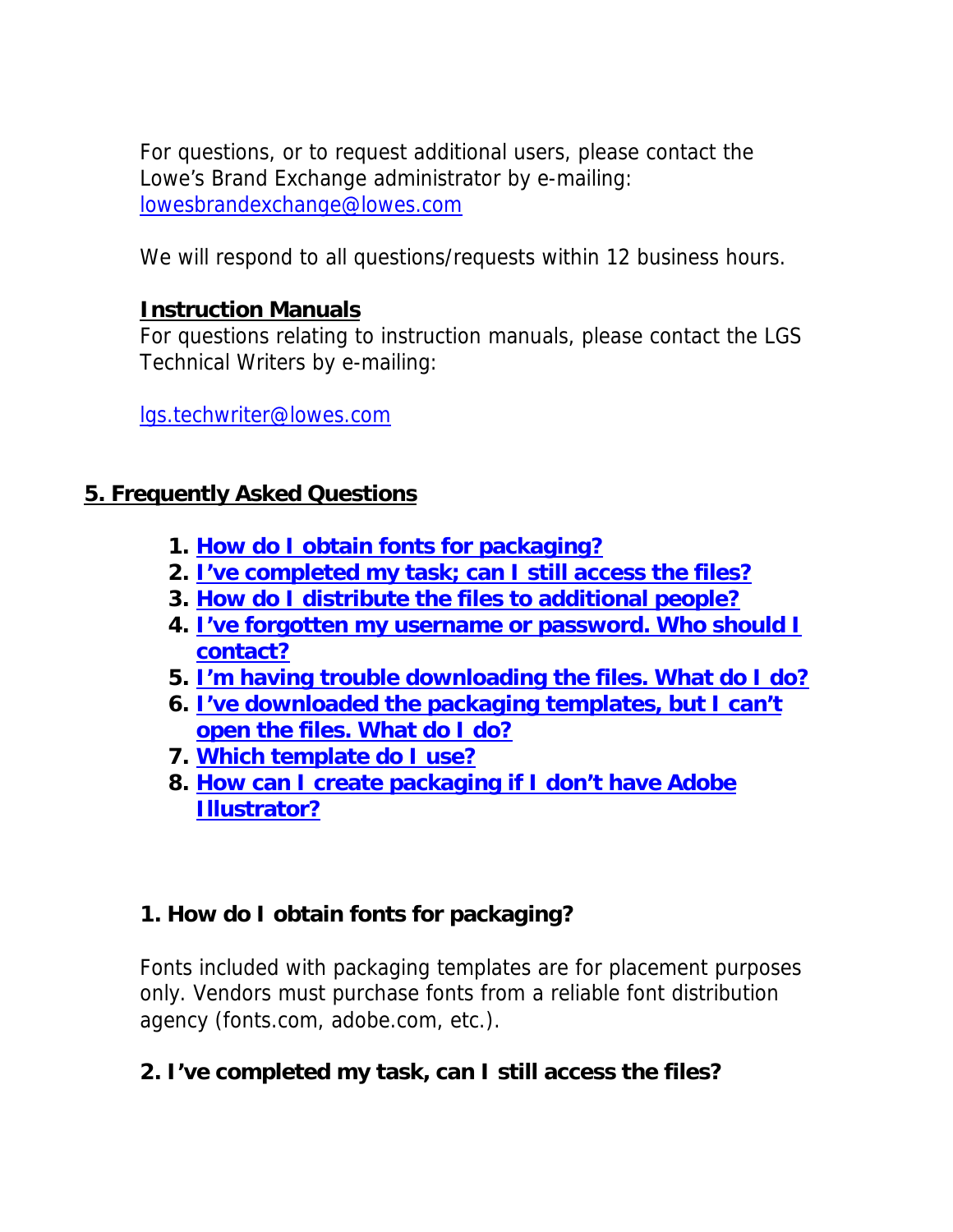Yes. Once a task is completed, LBX removes the "Download Files" task from your "Dashboard" screen. The files may be accessed under the "My FILEx Downloads" tab. Instructions below.

- 1. When you log in to Lowe's Brand Exchange, click on the tab on the left called "My FILEx Downloads."
- 2. From the new screen, click on the Reference  $#$  for the file package you wish to access.
- 3. Now, check the boxes next to the files you wish to download and click "Zip and Download Selected Documents."
- 4. LBX will then prompt you to pick a destination for the files.

## **3. How do I distribute the files to additional people?**

Lowe's requires individual user accounts for every person receiving packaging information via Lowe's Brand Exchange. To request additional user accounts, please e-mail

lowesbrandexchange@lowes.com with the following information:

Name of Company Name of Contact (User) Title/Position of Contact Street Address Phone Number E-mail Address UPS Account Number **Brand** 

We will turn around all user requests within 16 business hours.

### **4. I've forgotten my username or password. Who should I contact?**

All username/password inquiries may be directed to the LBX Administrator by e-mailing lowesbrandexchange@lowes.com. Please provide your company name as well as your first and last name.

# **5. I'm having trouble downloading the files. What do I do?**